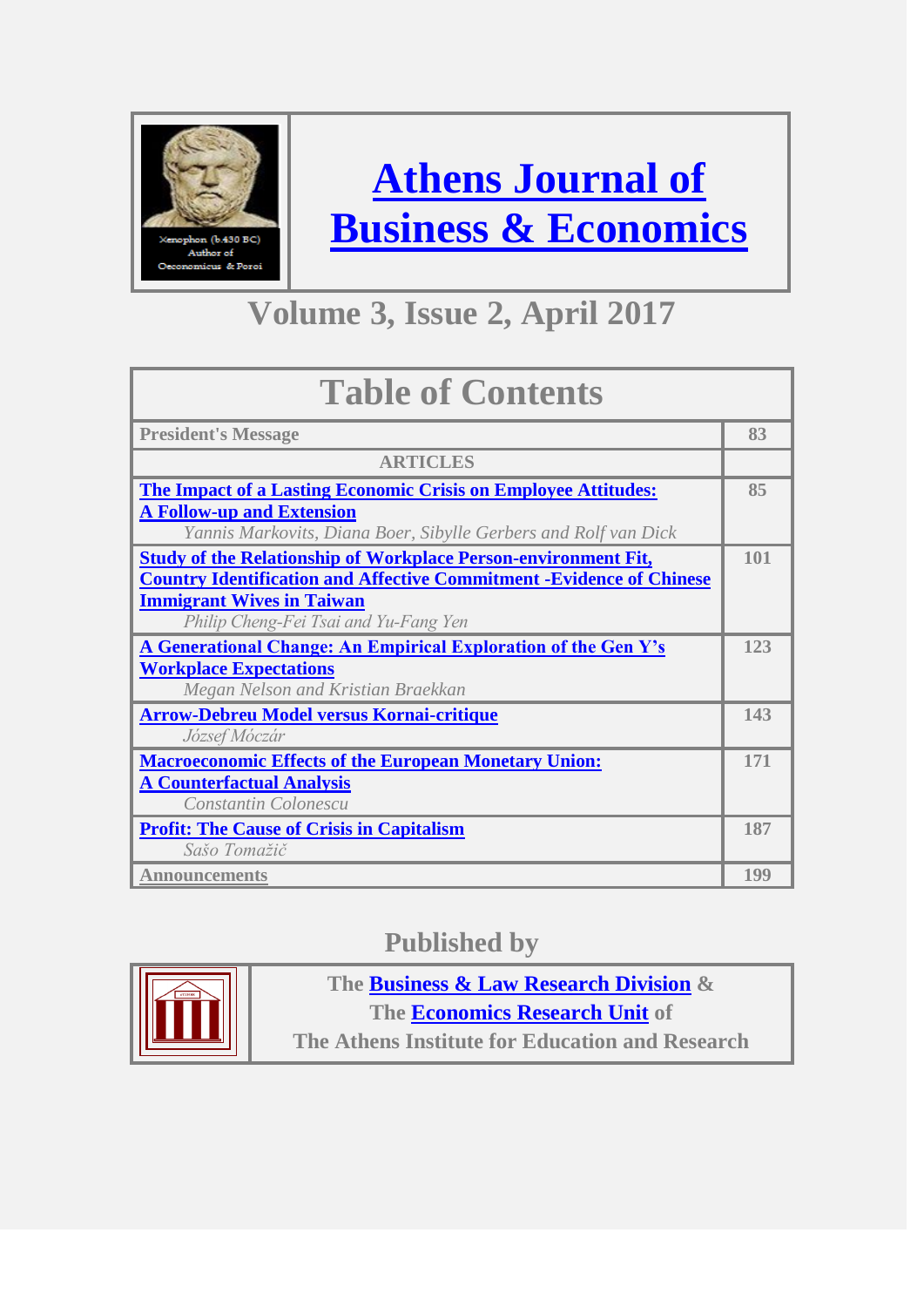#### [Athens Journal of Business & Economics](http://www.athensjournals.gr/athens-journal-of-business-economics) A journal of The [Business & Law Research Division](http://www.atiner.gr/BLRD.htm) & The [Economics Research Unit](http://www.atiner.gr/ECONOMICS-UNIT.htm) of The Athens Institute for Education and Research ISSN NUMBER: 2241-794X DOI: 10.30958/ajbe

#### **Editors**

- **• Dr. Christos Sakellariou**, Vice President of Finance, Athens Institute for Education and Research (ATINER) & Associate Professor of Economics, Nanyang Technological University, Singapore.
- **• Dr. Gregory T. Papanikos,** Honorary Professor, University of Stirling, UK & President of ATINER.
- **• Dr. Peter Yannopoulos,** Professor, Brock University, Canada & Vice President of Global Communications, ATINER.
- **• Dr. Julia Underwood**, Professor, Azusa Pacific University, USA.
- **• Dr. Nektarios Tzempelikos,** Senior Lecturer in Marketing, Anglia Ruskin University, UK.

#### **[Editorial and Reviewers' Board](http://www.athensjournals.gr/athens-journal-of-business-economics/editorial-and-reviewers%E2%80%99-board-of-the-athens-journal-of-business-economics)**

**Managing Editor** Ms. Afrodete Papanikou **Offices** Athens Institute for Education and Research 8 Valaoritou Street, 10671 Athens, Greece Phone: + 30 210 3634210 Fax + 30 210 3634209 Email: info@atiner.gr URL:<http://www.atiner.gr/journals/business.htm>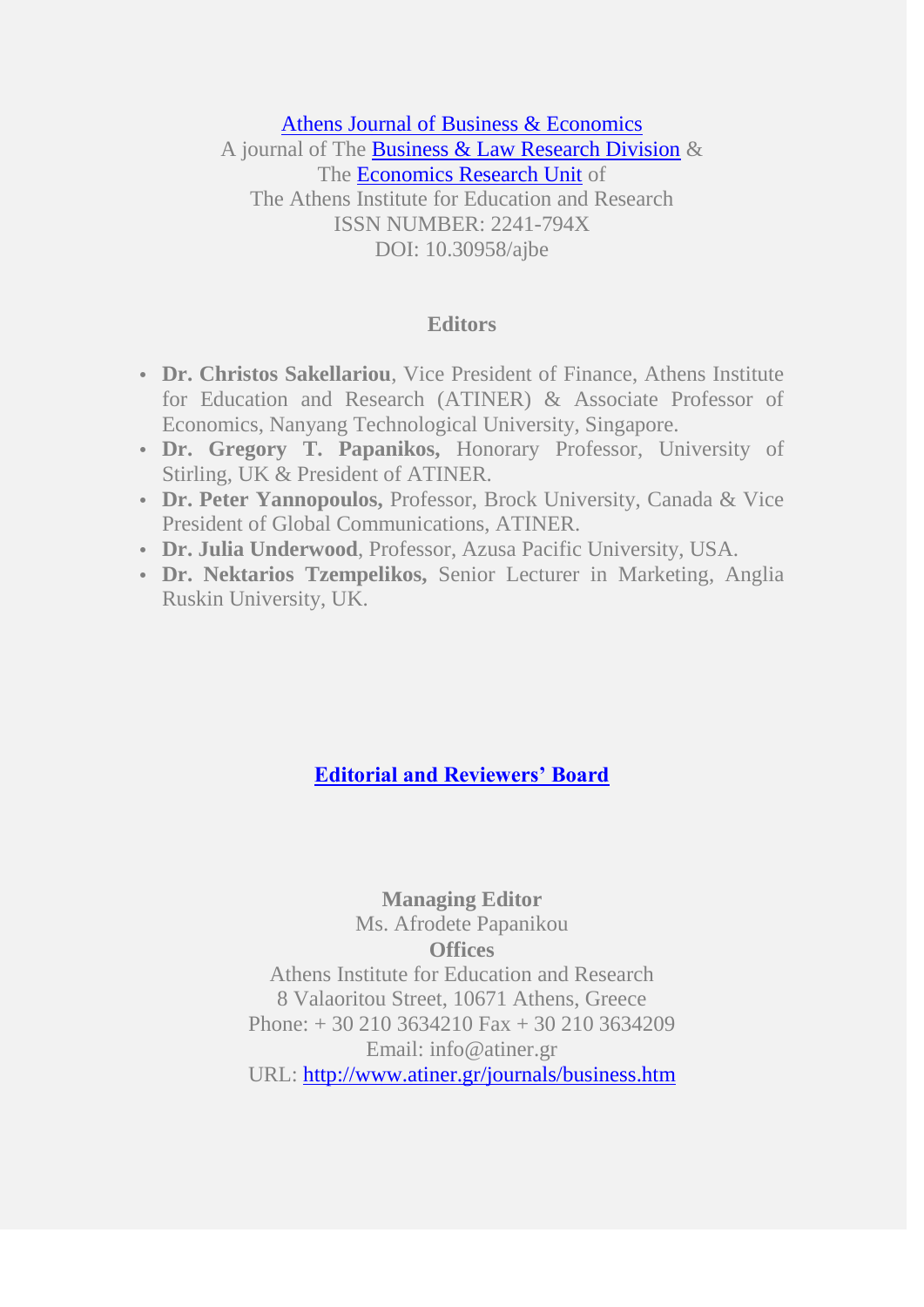*[Athens Journal of Business & Economics](http://www.athensjournals.gr/ajbe)*

**Volume 3, Issue 2, April 2017**

| <b>Table of Contents</b>                                                                            |     |
|-----------------------------------------------------------------------------------------------------|-----|
| <b>President's Message</b>                                                                          | 83  |
| <b>ARTICLES</b>                                                                                     |     |
| <b>The Impact of a Lasting Economic Crisis on Employee Attitudes:</b>                               | 85  |
| <b>A Follow-up and Extension</b><br>Yannis Markovits, Diana Boer, Sibylle Gerbers and Rolf van Dick |     |
| <b><u>Study of the Relationship of Workplace Person-environment Fit,</u></b>                        | 101 |
| <b>Country Identification and Affective Commitment -Evidence of Chinese</b>                         |     |
| <b>Immigrant Wives in Taiwan</b><br>Philip Cheng-Fei Tsai and Yu-Fang Yen                           |     |
| A Generational Change: An Empirical Exploration of the Gen Y's                                      | 123 |
| <b>Workplace Expectations</b>                                                                       |     |
| Megan Nelson and Kristian Braekkan                                                                  |     |
| <b>Arrow-Debreu Model versus Kornai-critique</b><br>József Móczár                                   | 143 |
| <b>Macroeconomic Effects of the European Monetary Union:</b>                                        | 171 |
| <b>A Counterfactual Analysis</b>                                                                    |     |
| Constantin Colonescu                                                                                |     |
| <b>Profit: The Cause of Crisis in Capitalism</b><br>Sašo Tomažič                                    | 187 |
| <b>Announcements</b>                                                                                | 199 |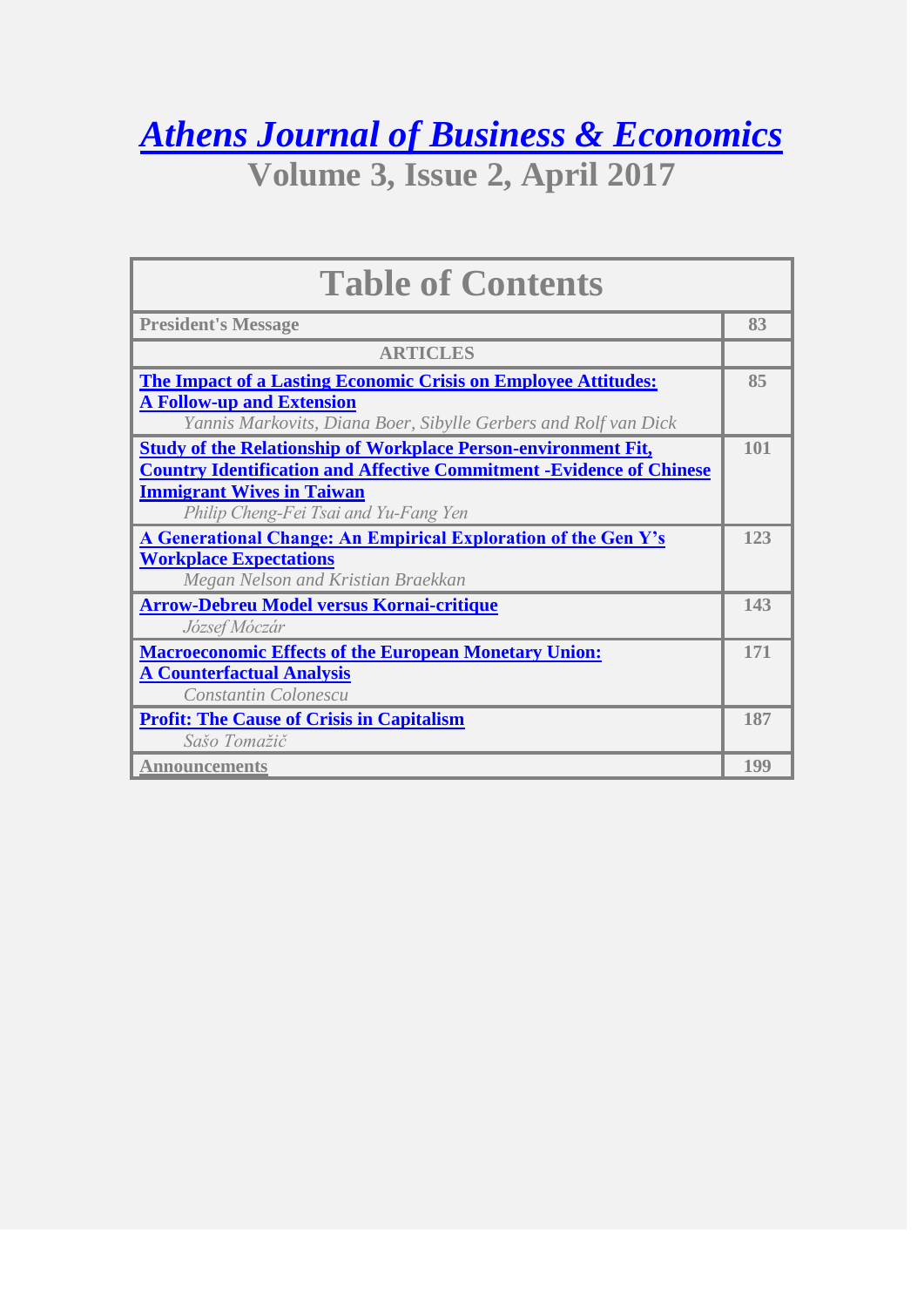

# Xenophon (b.430 BC) Author of Oeconomicus & Poroi